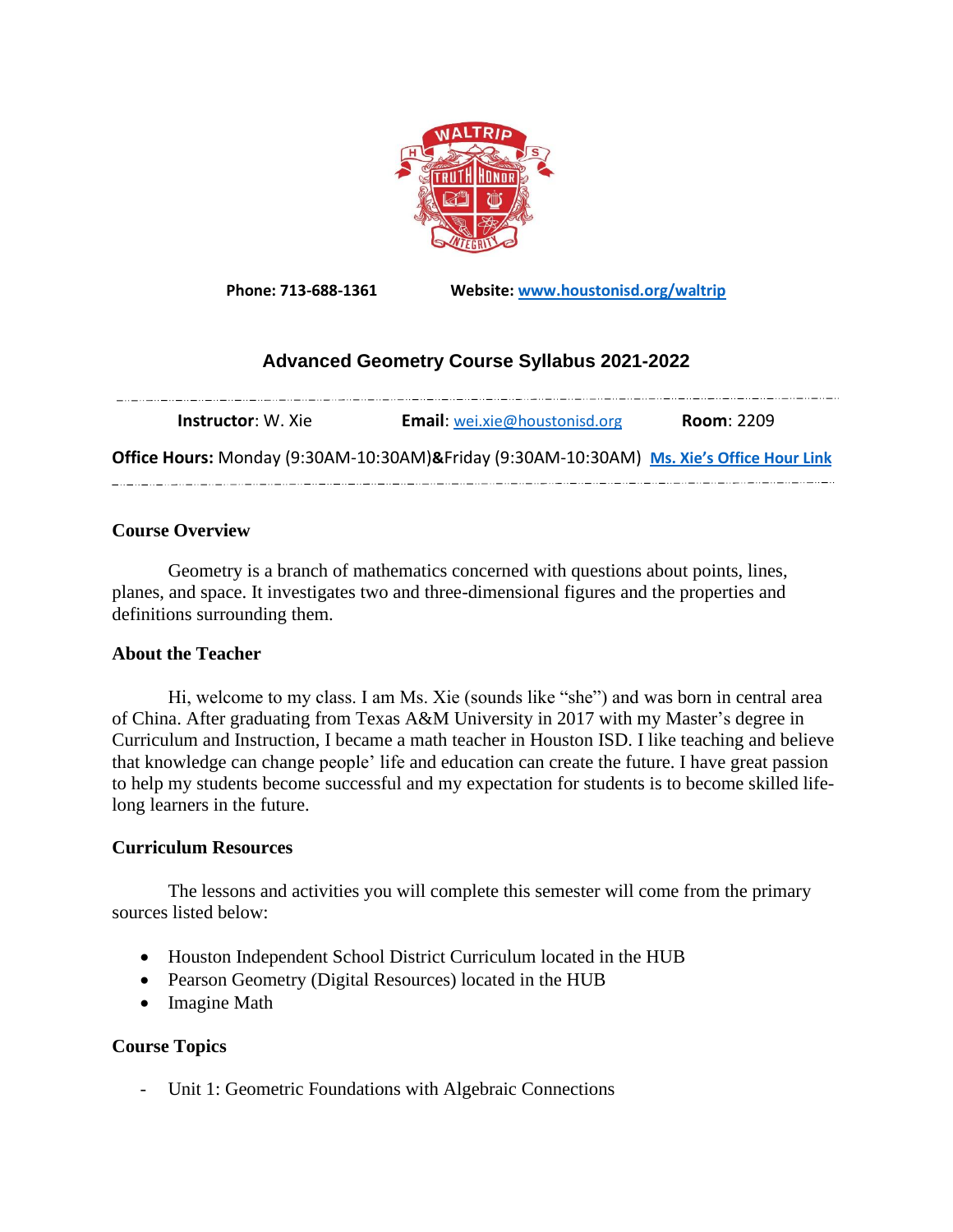- Unit 2: Conditional Statements
- Unit 3: Parallel and Perpendicular Line
- Unit 4: Equations of Parallel and Perpendicular Lines
- Unit 5: Triangle Inequality
- Unit 6: Spherical and Euclidean Geometry
- Unit 7: Rigid Transformations
- Unit 8: Generalizations About Triangle
- Unit 9: Corresponding Parts of Congruent Triangles
- Unit 10: Triangle Proofs
- Unit 11: Relationships Within Triangle
- Unit 12: Non-Rigid Transformation
- Unit 13: Similarity
- Unit 14: Right Triangles and Trigonometry
- Unit 14: Right Triangles and Trigonometry
- Unit 15: Circle Measurement
- Unit 16: Circles in the Coordinate Plane
- Unit 17: Circle Theorems
- Unit 18: Polygonal Angle Sum Theorem
- Unit 19: Properties of Quadrilaterals
- Unit 20: Area of Circles and Polygons
- Unit 21: Trigonometry and Area
- Unit 22: Surface Area
- Unit 23: Volume
- Unit 24: Experimental and Theoretical Probability
- Unit 25: Permutations and Combinations
- Unit 26: Compound Probability
- Unit 27: Conditional Probability

## **Grading Scale**

- Classwork/Homework 50% ……at least 1 per week
- Tests/Projects/Quizzes 30% ……at least 1 per week
- Daily Participation 20% ……including warm-up, exit ticket, notes, and attendance per week
- *Any work not turned in will result in a zero.*
- Extra credit
	- o Correcting exam questions will earn 0.5 point per question.
	- o Extra credit opportunities will be designed with Ms. Xie's approval.
	- o Late or missing work will not be eligible.
- Make sure turn in assignments on time to get Ms. Xie's feedback
- *To pass this class, students must pass both semesters and the final exams with a 75+*

## **Exam Retake Policy**

• Students will be allowed to retake exams for *no more than 1 times within 1 week* from the original exam except for semester exam.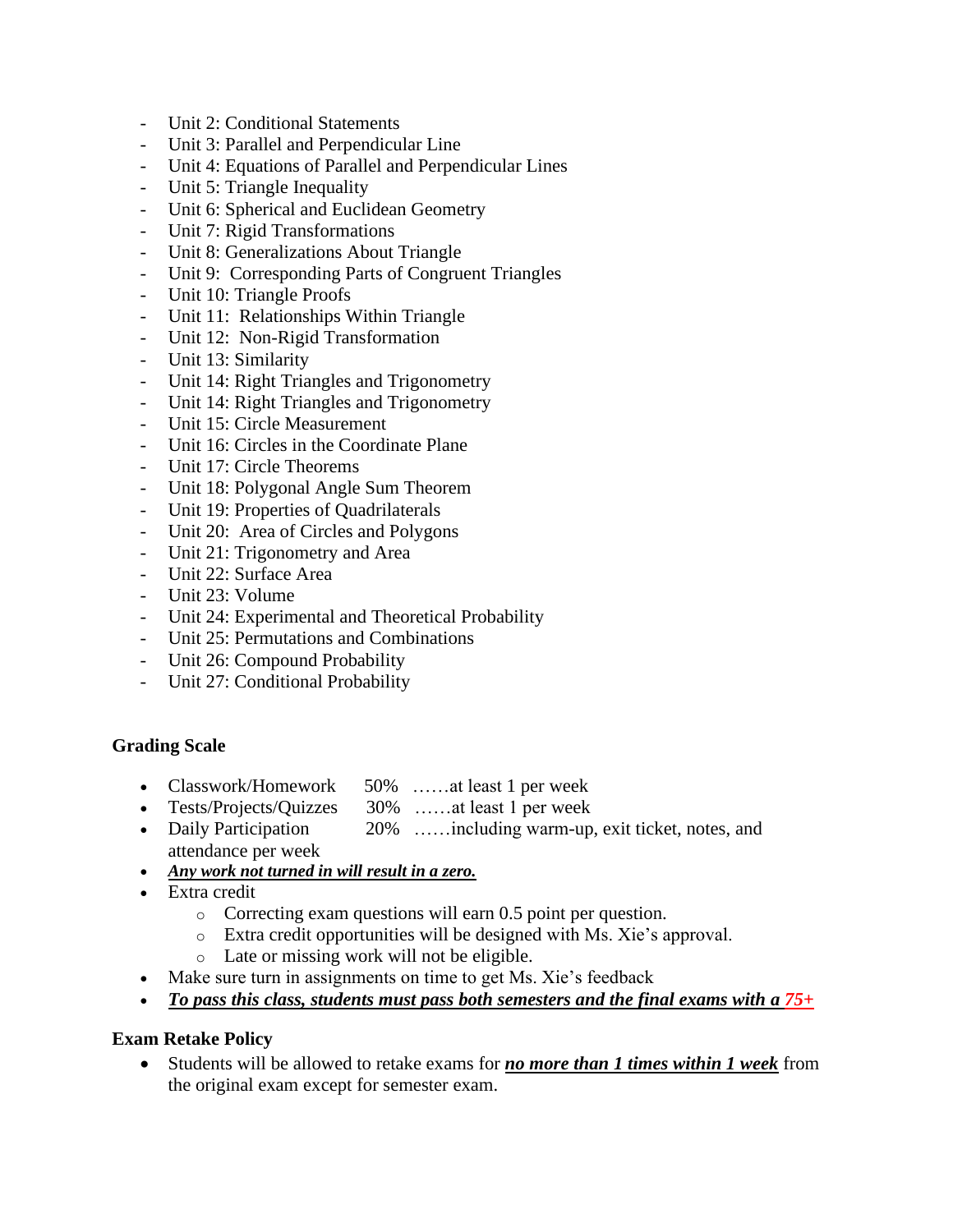• Maximum score on re-test is 90.

## **Make-up for late work**

It is the student's responsibility to check with the teacher about missing or make-up work. Students have up to **3 days** to turn in missing work from absences. Reminders will be given when possible, but **ultimately it is the student's responsibility.** Late work will not receive full points and the *maximum score is 90*. Make a schedule with Ms. Xie by text/TEAMS/email/HUB if student need help with make-up work.

## **Class materials**

- Laptop, charged, all applications set up and ready to go
- [Download an online calculator](https://drive.google.com/file/d/1ToZCijaNXebwKYkBdwYUsGsvh3byFWcg/view?usp=sharing) Wabbit or prepare a TI-83 or 84 Plus Calculator
- Be familiar with [www.desmos.com](http://www.desmos.com/)
- Pencils or pens and scratch paper if students prefer to write

## **Classroom Norms**

- Always use appropriate language (no profanity) during within instruction time.
- In-Person Class:
	- o Prepare yourself before walking into the class.
	- o Be active and engaged during class time.
	- o Be dismissed by the teacher, not the bell.
	- o Use of all electronic device will be supervised by teacher.
- Individual / Group Learning:
	- o Honor your learning time
	- o Cooperate with others
	- o Follow pathway instructions post by the teacher
	- o Think before you ask questions
	- o Check your answers and learn from mistakes

## **Expectations**

- Turned in complete work on time
- Come with the materials and mindset to learn
- Seek to understand, then be understood
- Contribute to our class community
- Embrace challenge and struggle as part of learning
- Acknowledge and respect lines of difference

## **Consequences**

- $\bullet$  1<sup>st</sup> offense- verbal remind
- $\bullet$  2<sup>nd</sup> offense- individual talking
- 3<sup>rd</sup> offense- parent call/conference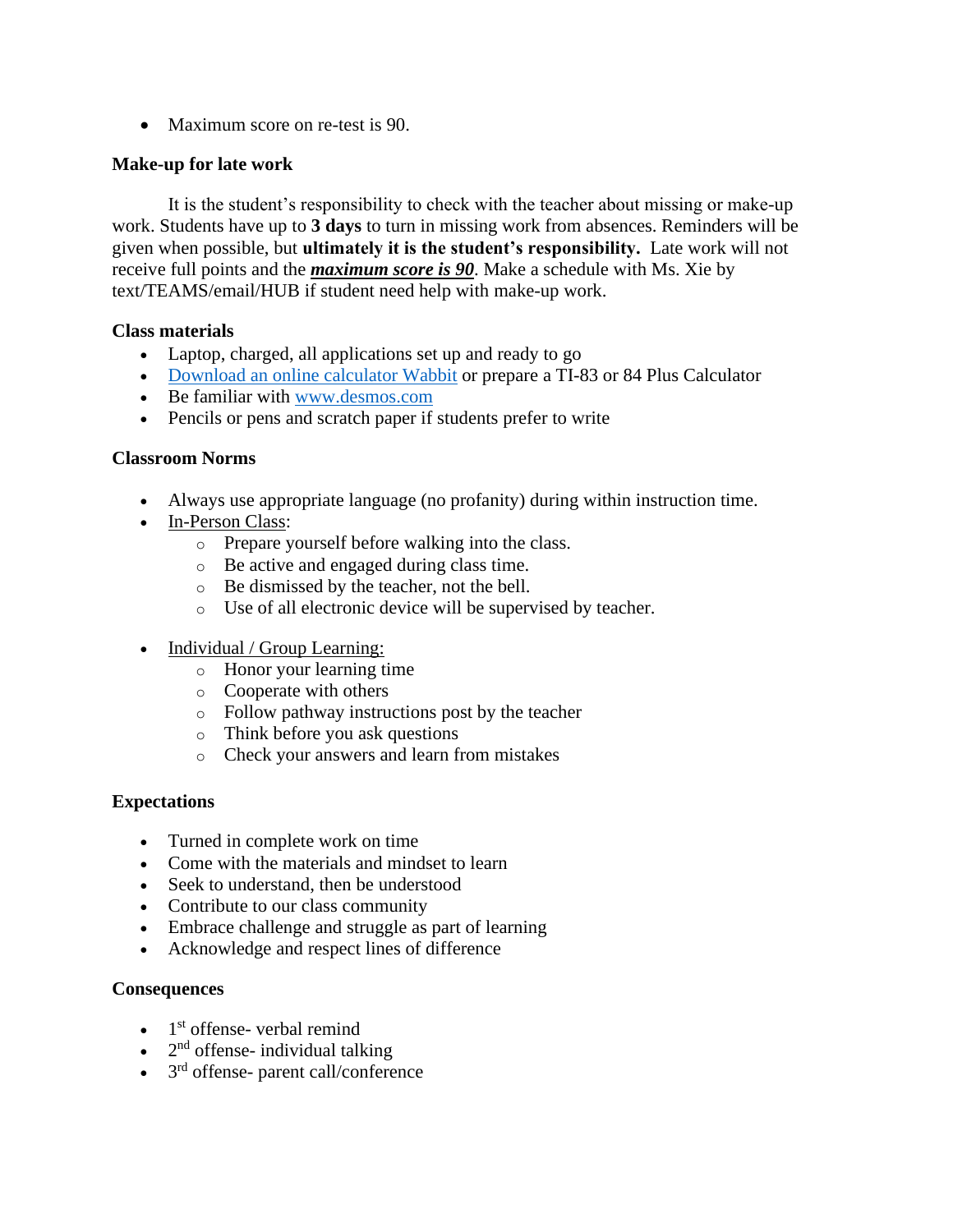$\bullet$  4<sup>th</sup> offense- office referral and confiscation of electronic devise and will be turned over to the Administrator.

*I truly look forward to working with you as we learn new things and to achieve success in the classroom! Please do not hesitate to talk to me about any questions, concerns, or comments you may have regarding to this course.*